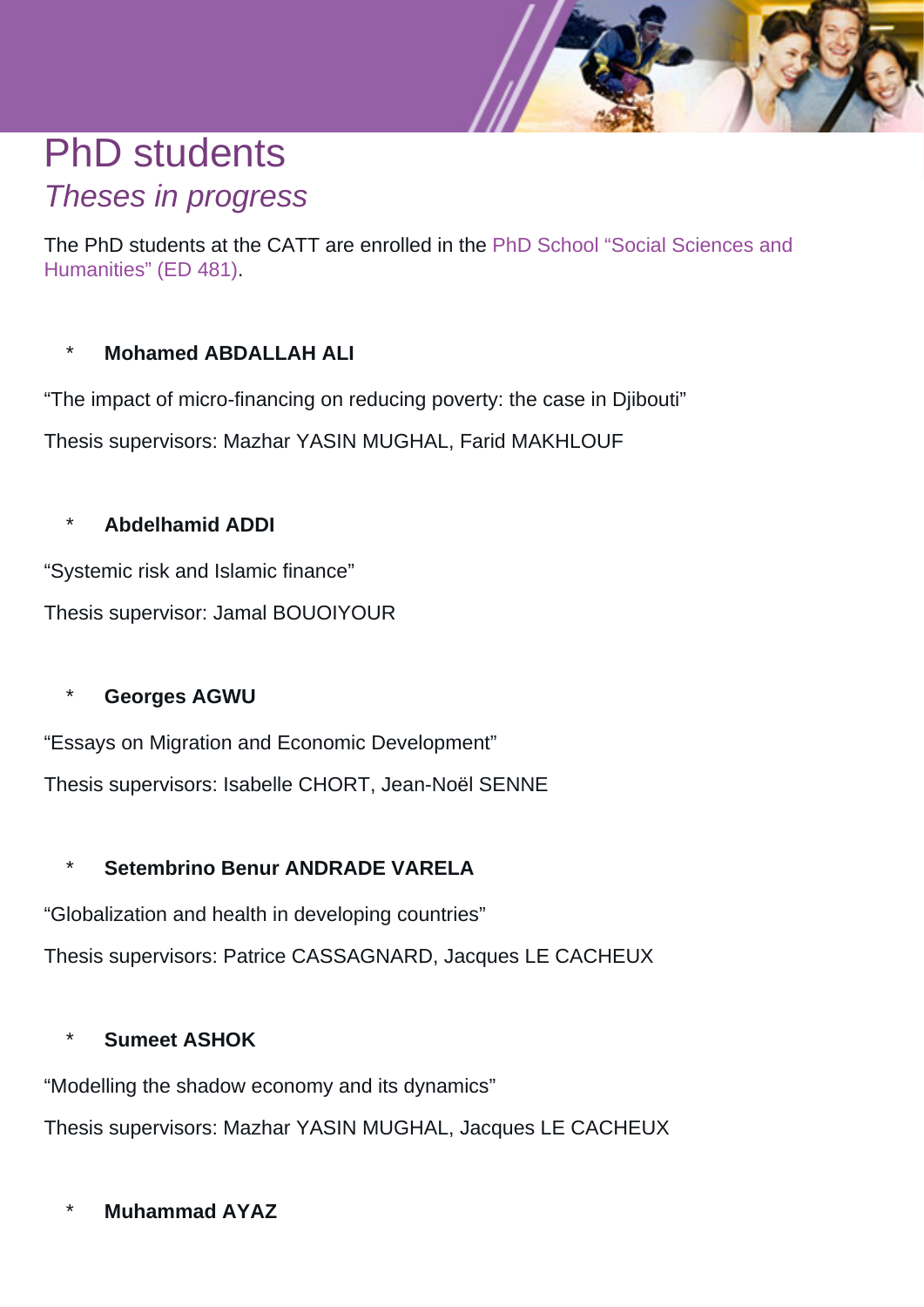"Transmission of international economic shocks on Pakistan economy: a structural var approach"

Thesis supervisors: Mazhar YASIN MUGHAL, Serge REY

# **Mamoudou BA**

"Financial development, institutions and poverty in developing countries"

Thesis supervisors: Mazhar YASIN MUGHAL, Ismaïl KHALEF

# \* **Oussama BEN ATTA**

"Three empirical essays on international migration"

Thesis supervisor: Isabelle CHORT

# **Hanane BENDJERAD**

"Les déterminants de l'émigration des médecins algériens et les freins au retour" Thesis supervisor: Jacques JAUSSAUD

# **Maxime BOUTER**

"The contribution of carbon tax to growth in the European Union"

Thesis supervisor: Jacques LE CACHEUX

# Sai Jael BRAVO MELGAREJO

"Le rôle de l'hydrogène dans la transition énergétique"

Thesis supervisor: Carole HARITCHABALET

# **Simon BUDE**

"Contribution au modèle économique, social, environnemental d'un mode de transport innovant rail-route par Wagon Automoteur Individuel"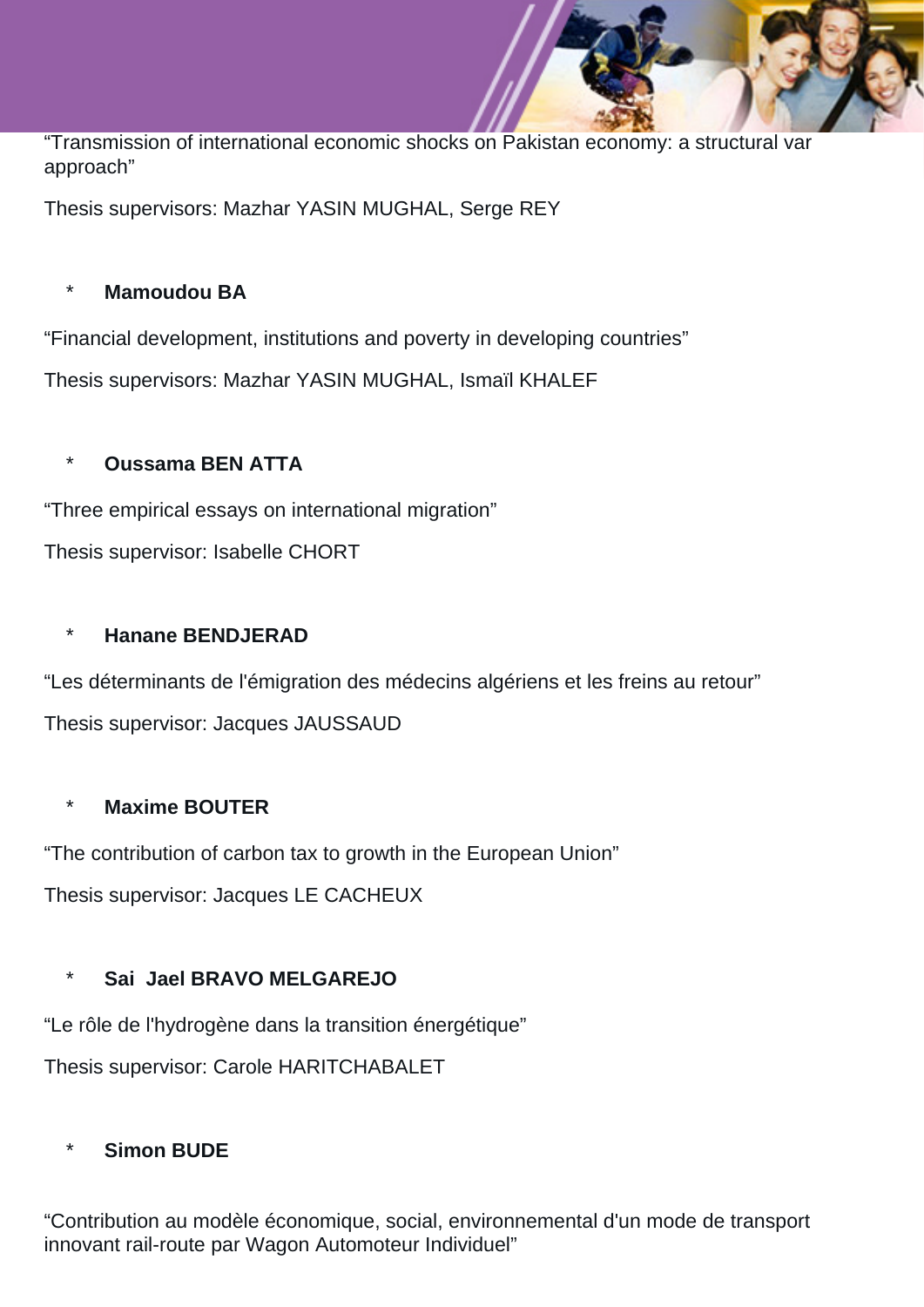Thesis supervisors: Jean-Pierre DOMECQ, Jacques JAUSSAUD

# \* **Camille CONTRERAS**

"Responsabilité Environnementale et Sociale des entreprises du territoire néo-aquitain"

Thesis supervisors: Carole HARITCHABALET, Eduardo ORTAS

# **Sara DANI**

"L'impact de la GRH sur la performance des PMG au Maroc"

Thesis supervisor: Jacques JAUSSAUD

#### Yassine **DERRABI**

"The repercussions of fluctuating oil prices on economic activity and profits on the stock exchange market: the case of the MENA countries"

Thesis supervisor: Jamal BOUOIYOUR

# **Lionel FOUDA**

"Diversity, social cohesion, and growth"

Thesis supervisor: Jamal BOUOIYOUR

#### **Marie GAUTHIER**

"Combined Analysis for Physical and Economical Management of Energy Systems for housings"

Thesis supervisor: Carole HARITCHABALET

# **Tchapo GBANDI**

"Urban economy in developing countries, the role of institutions"

Thesis supervisor: Fabien CANDAU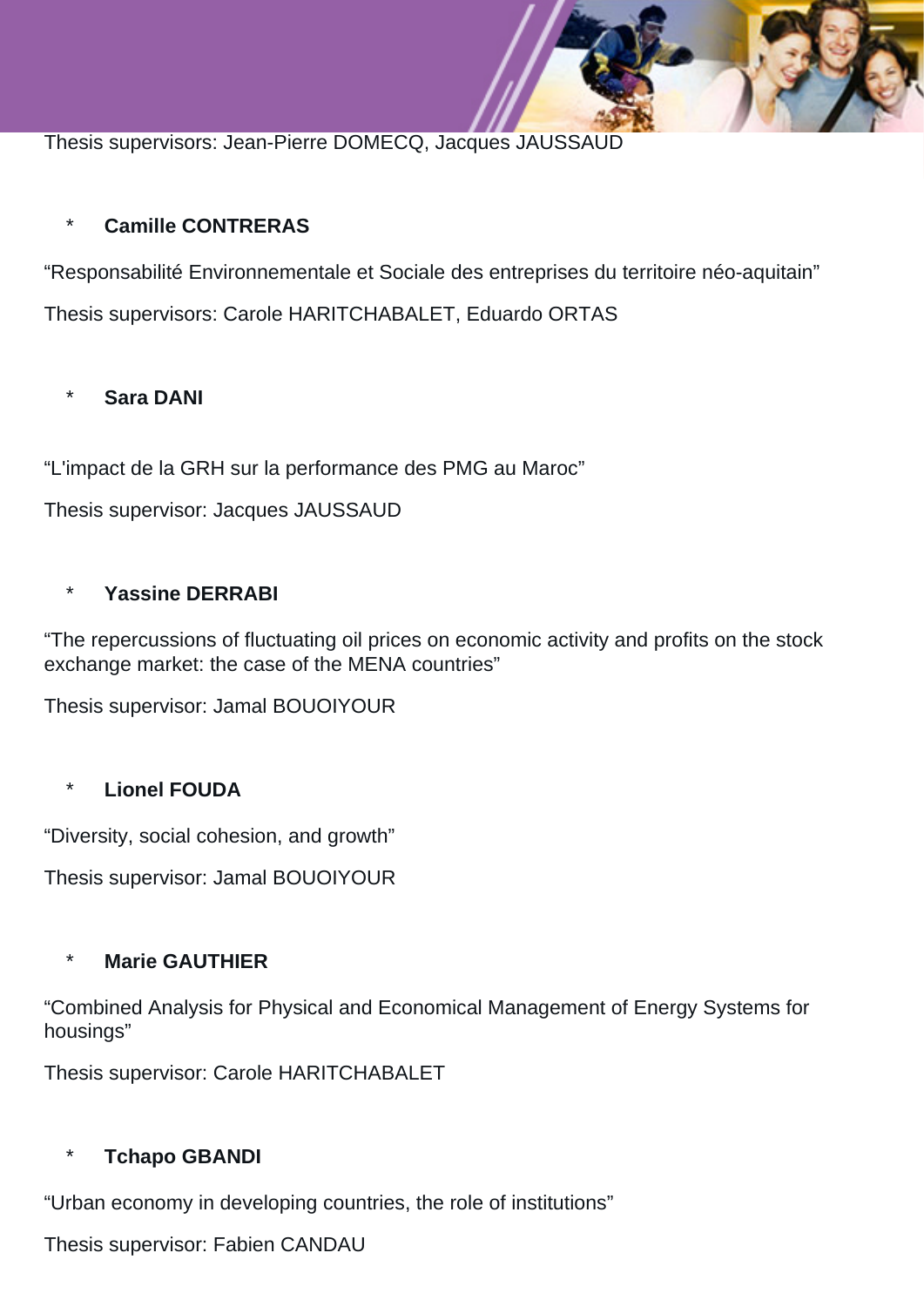#### **Maialen GELIZE**

"Project for the construction and development of a first aid network" Thesis supervisors: Jacques JAUSSAUD, Véronique PILNIERE

#### **Reem HAMIEH**

"Concurrence, stabilité et efficience productive des banques libanaises" Thesis supervisors: Jacques JAUSSAUD, Sam DZEVER

#### **Ousmane KABA**

"The impact of migration on OECD countries" Thesis supervisor: Jamal BOUOIYOUR

#### **Rosette KHALIL**

"The role of Islamic Banks in the development of countries in the MENA region" Thesis supervisor: Jamal BOUOIYOUR

# **Fahd MANSOURI**

"Quelles politiques pour le marché du travail marocain" Thesis supervisor: Jean-Marc MONTAUD

#### **Ilhame MAYA**

"Entrepreneurship among immigrant populations and international trade (Case of France)" Thesis supervisors: Jacques LE CACHEUX, Jamal BOUOIYOUR

# Yossra **MEDDEB**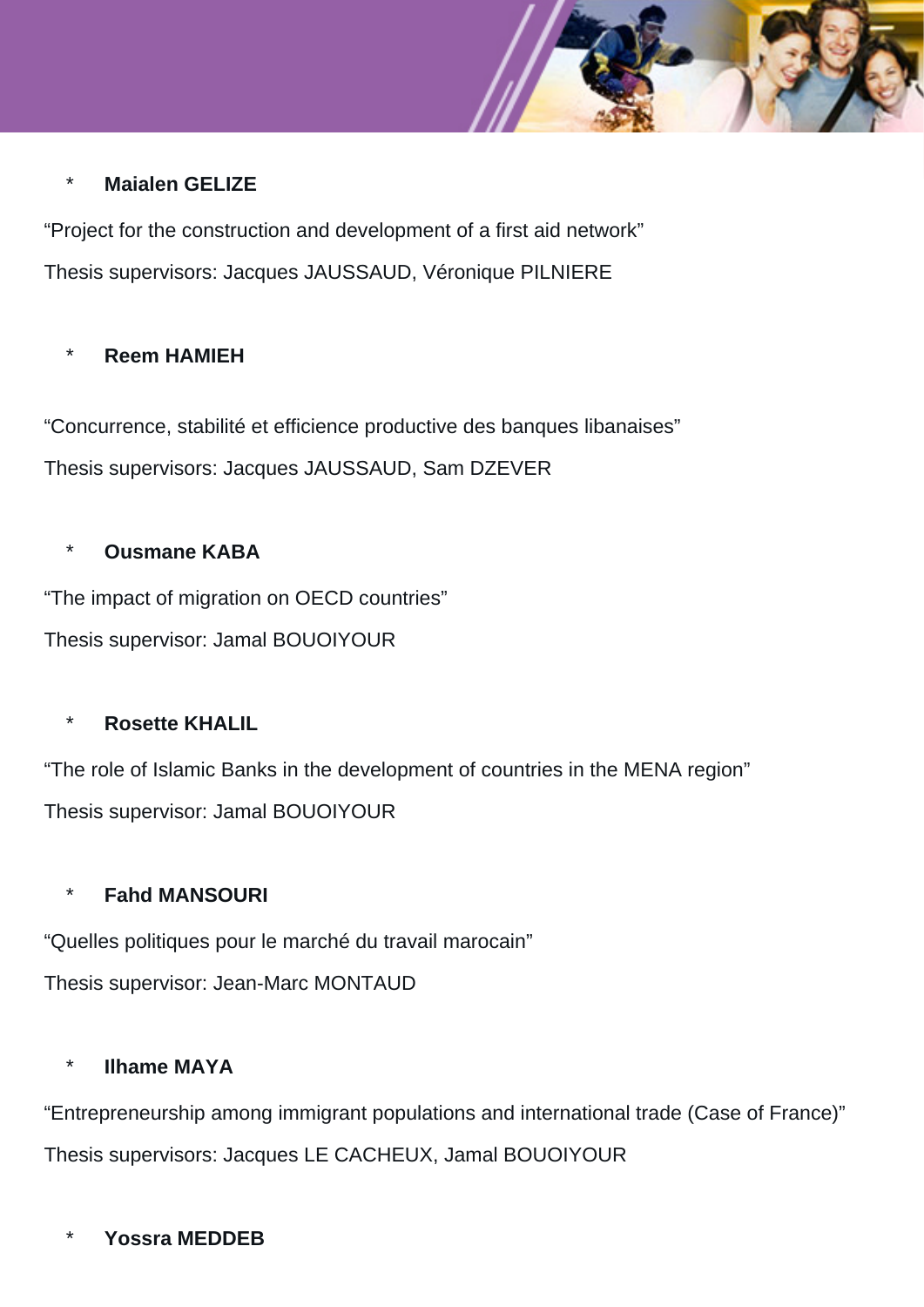"Social responsibility family involvement, performance: case of French family companies listed on the stock exchange."

Thesis supervisor: Jacques JAUSSAUD

# \* **Bruno MORENO RODRIGO DE FREITAS**

"Energy Markets in the presence of renewable energies"

Thesis supervisor: Carole HARITCHABALET

# **SM NABEEL UL HAQ**

"Three Essays on Development Economics"

Thesis supervisors: Mazhar YASIN MUGHAL, Jacques LE CACHEUX

# **Gautam NAGPAL**

"Internationalisation strategies of Indian enterprises which operate or are prospecting operation in Europe"

Thesis supervisors: Jacques JAUSSAUD, Bruno AMANN

# **Otheman NOUISSER**

"L'optimisation de polices d'assurance au Maroc"

Thesis supervisor: Jacques JAUSSAUD, Jalal AZEGAGH

# **Mohamed Lamine Amara SACKO**

"Immigration, well-being, social cohesion, social fragmentation in the host country, France" Thesis supervisor: Jamal BOUOIYOUR

# **Nassim SAKHAF**

"Renewable and non renewable energy substitution in the electricity generation"